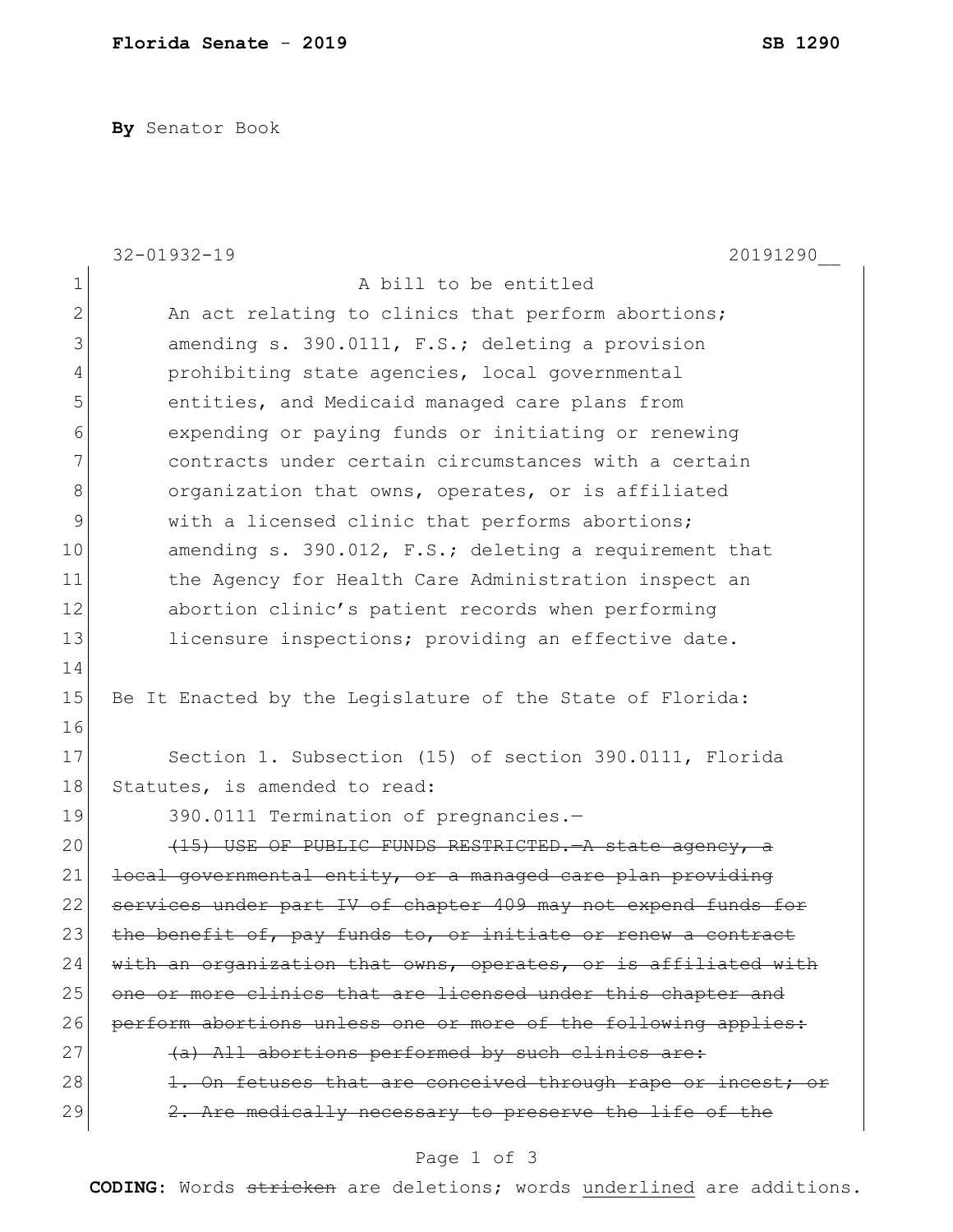|    | $32 - 01932 - 19$<br>20191290                                    |
|----|------------------------------------------------------------------|
| 30 | pregnant woman or to avert a serious risk of substantial and     |
| 31 | irreversible physical impairment of a major bodily function of   |
| 32 | the pregnant woman, other than a psychological condition.        |
| 33 | (b) The funds must be expended to fulfill the terms of a         |
| 34 | contract entered into before July 1, 2016.                       |
| 35 | (c) The funds must be expended as reimbursement for              |
| 36 | Medicaid services provided on a fee-for-service basis.           |
| 37 | Section 2. Paragraph (c) of subsection (1) of section            |
| 38 | 390.012, Florida Statutes, is amended to read:                   |
| 39 | 390.012 Powers of agency; rules; disposal of fetal               |
| 40 | $remains.$ -                                                     |
| 41 | (1) The agency may develop and enforce rules pursuant to         |
| 42 | ss. 390.011-390.018 and part II of chapter 408 for the health,   |
| 43 | care, and treatment of persons in abortion clinics and for the   |
| 44 | safe operation of such clinics.                                  |
| 45 | (c) The rules shall provide for:                                 |
| 46 | 1. The performance of pregnancy termination procedures only      |
| 47 | by a licensed physician.                                         |
| 48 | 2. The making, protection, and preservation of patient           |
| 49 | records, which shall be treated as medical records under chapter |
| 50 | 458. When performing a license inspection of a clinic, the       |
| 51 | agency shall inspect at least 50 percent of patient records      |
| 52 | generated since the clinic's last license inspection.            |
| 53 | 3. Annual inspections by the agency of all clinics licensed      |
| 54 | under this chapter to ensure that such clinics are in compliance |
| 55 | with this chapter and agency rules.                              |
| 56 | 4. The prompt investigation of credible allegations of           |
| 57 | abortions being performed at a clinic that is not licensed to    |
| 58 | perform such procedures.                                         |
|    |                                                                  |

## Page 2 of 3

**CODING**: Words stricken are deletions; words underlined are additions.